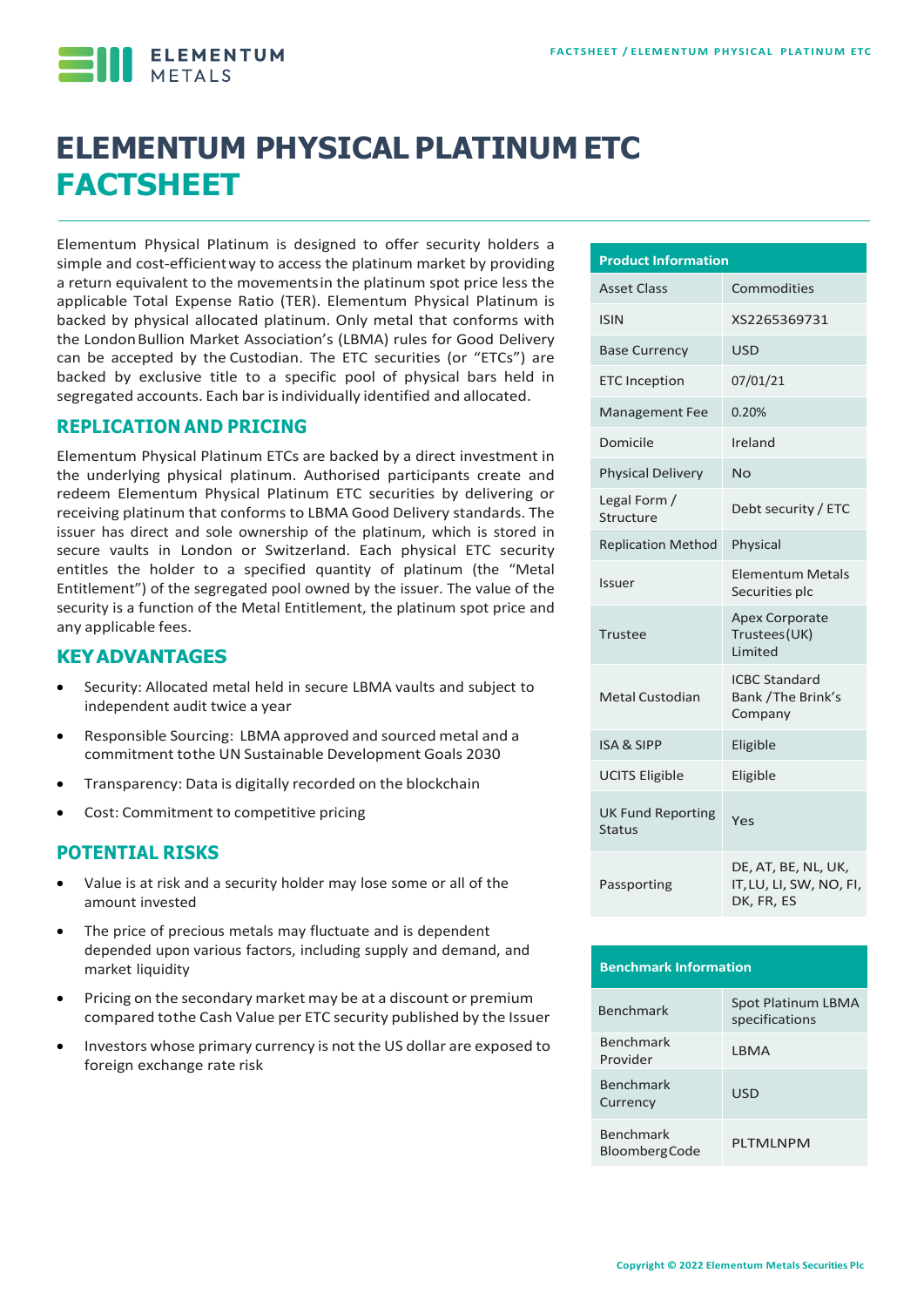

## **PLATINUM SPOT PRICE (USD/OZ)**



#### **PERFORMANCE SUMMARY**

| <b>Performance Summary</b>      | 1M       | 3M       | YTD      | 1Y        |  |
|---------------------------------|----------|----------|----------|-----------|--|
| Elementum Physical Platinum ETC | $-2.50%$ | $-8.23%$ | $-1.74%$ | $-21.83%$ |  |
| <b>Benchmark</b>                | $-2.48%$ | $-8.18%$ | $-1.67%$ | $-21.68%$ |  |

Performance for periods under one year is cumulative and over one year is annualised

### **LISTING INFORMATION**

| <b>Exchange</b> | <b>Trading</b><br><b>Currency</b> | Exchange<br><b>Ticker</b> | <b>Bloomberg</b><br>Code | <b>RIC</b>    | <b>SEDOL</b> | <b>ISIN</b>  | WKN /<br>Valor | Listing<br><b>Date</b> |
|-----------------|-----------------------------------|---------------------------|--------------------------|---------------|--------------|--------------|----------------|------------------------|
| Xetra           | <b>EUR</b>                        | <b>OIIC</b>               | OIIC GY                  | OIICG.DE      |              | XS2265369731 | A3GNPZ         | 18/01/21               |
| <b>LSE</b>      | <b>USD</b>                        | <b>TPLT</b>               | <b>TPLT LN</b>           | TPLT.L        | BMYCKJ4      | XS2265369731 |                | 20/01/21               |
| <b>LSE</b>      | <b>GBX</b>                        | <b>TPTS</b>               | <b>TPTS LN</b>           | <b>TPTS.L</b> | BKQMW03      | XS2265369731 |                | 09/04/21               |
| <b>SIX</b>      | <b>CHF</b>                        | <b>TPLT</b>               | <b>TPLT SW</b>           | <b>TPLT.S</b> |              | XS2265369731 | 58847471       | 15/06/21               |
| B. Italiana     | <b>EUR</b>                        | <b>TPLT</b>               | TPI T IM                 | TPLT.MI       |              | XS2265369731 |                | 17/06/21               |